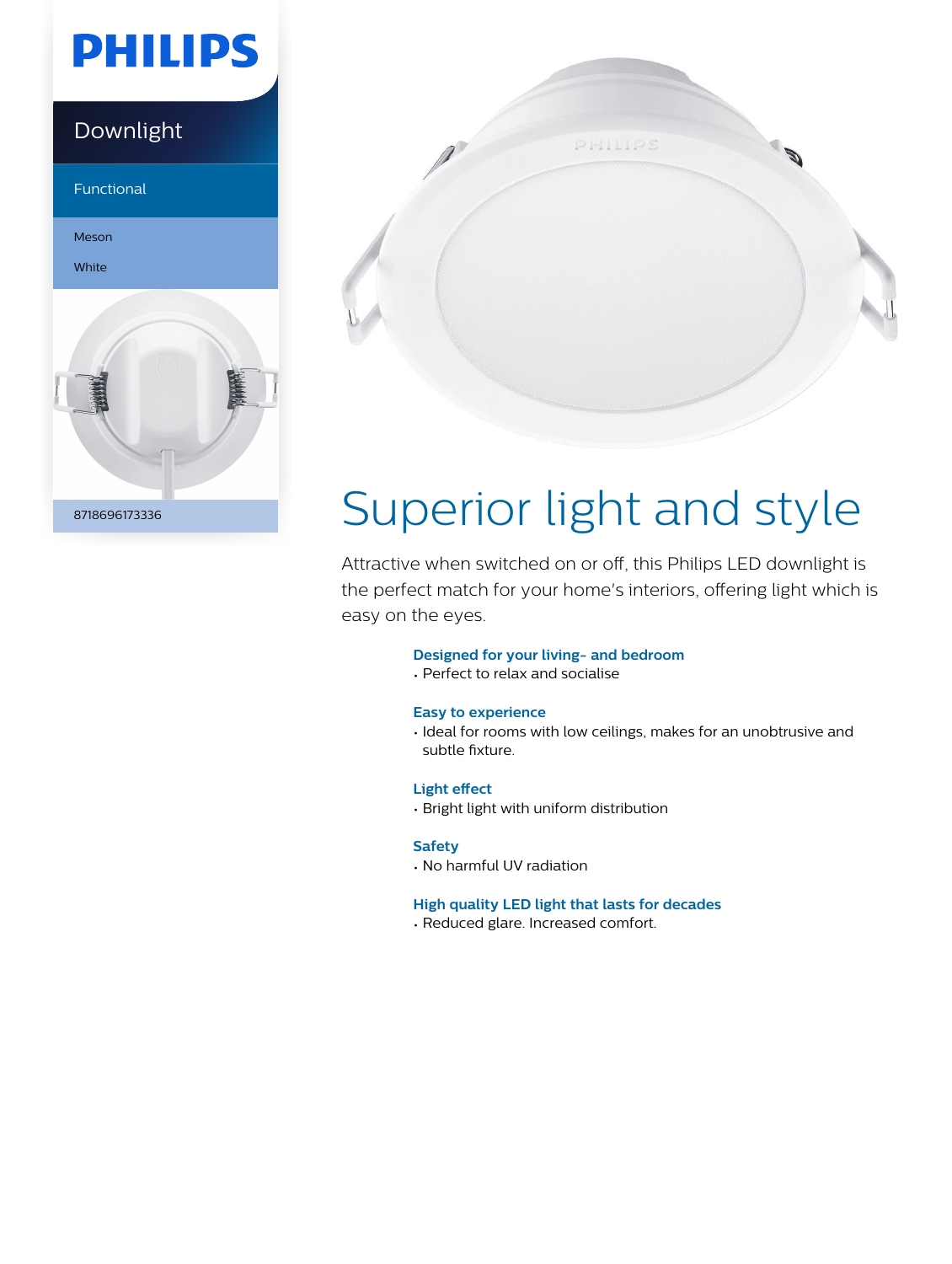#### 8718696173336

### **Highlights**

#### **Perfect to relax and socialise**

The living room is the heart of any home - a place where families gather to relax and guests socialise. Lighting for your living- and bedroom has to be flexible and easy to adjust to its different uses throughout the day. Careful placement of different light sources and playing with light layering helps create the feeling of space and to give the room a warm and welcoming feel.

#### **Suitable for low ceilings Slim design Bright light with uniform distribution** To really light up your rooms, choose

this uniform distribution light which throws light evenly across the space.

#### **No harmful UV radiation**

The product is designed to eliminate any potentially harmful UV radiation.

#### **EyeComfort with Interlaced optics**

Interlaced optics technology enhances the overall lighting experience in your every-day life. Imprinted with 3D patterns to help diffuse light, the micro-lens technology produce an even distribution of light which reduces glare significantly. This illumination is not only a soft and uniform light which brings more comfort to your eyes, but it also cleverly redistributes light for less glaring illumination in the lit area.

### Specifications

#### **Design and finishing**

- Color: white
- Material: plastic

#### **Extra feature/accessory incl.**

- Adjustable spot head: No
- Dimmable with remote control: No
- LED integrated: Yes
- Remote control included: No
- Centerpiece: Yes

#### **Light characteristics**

- Beam angle: 110 degree(s)
- Color rendering index (CRI): 80

#### **Miscellaneous**

- Especially designed for: Functional
- Type: Downlight

#### **Product dimensions & weight**

- Cut out length: 15 cm
- Cut out width: 15 cm
- Height: 4.7 cm
- Length: 16.5 cm
- Net weight: 0.131 kg
- Recessed distance: 10.5 cm
- $\cdot$  Width: 16.5 cm

#### **Service**

• Warranty: 1 year(s)

#### **Technical specifications**

- Lifetime up to: 15,000 hour(s)
- Diameter: 165 mm
- Total lumen output fixture: 1300
- Light color: 6500
- Mains power: 220-240
- Fixture dimmable: No
- LED: Yes
- Built in LED: Yes
- Wattage bulb included: 17
- IP code: IP20
- Class of protection: Class II